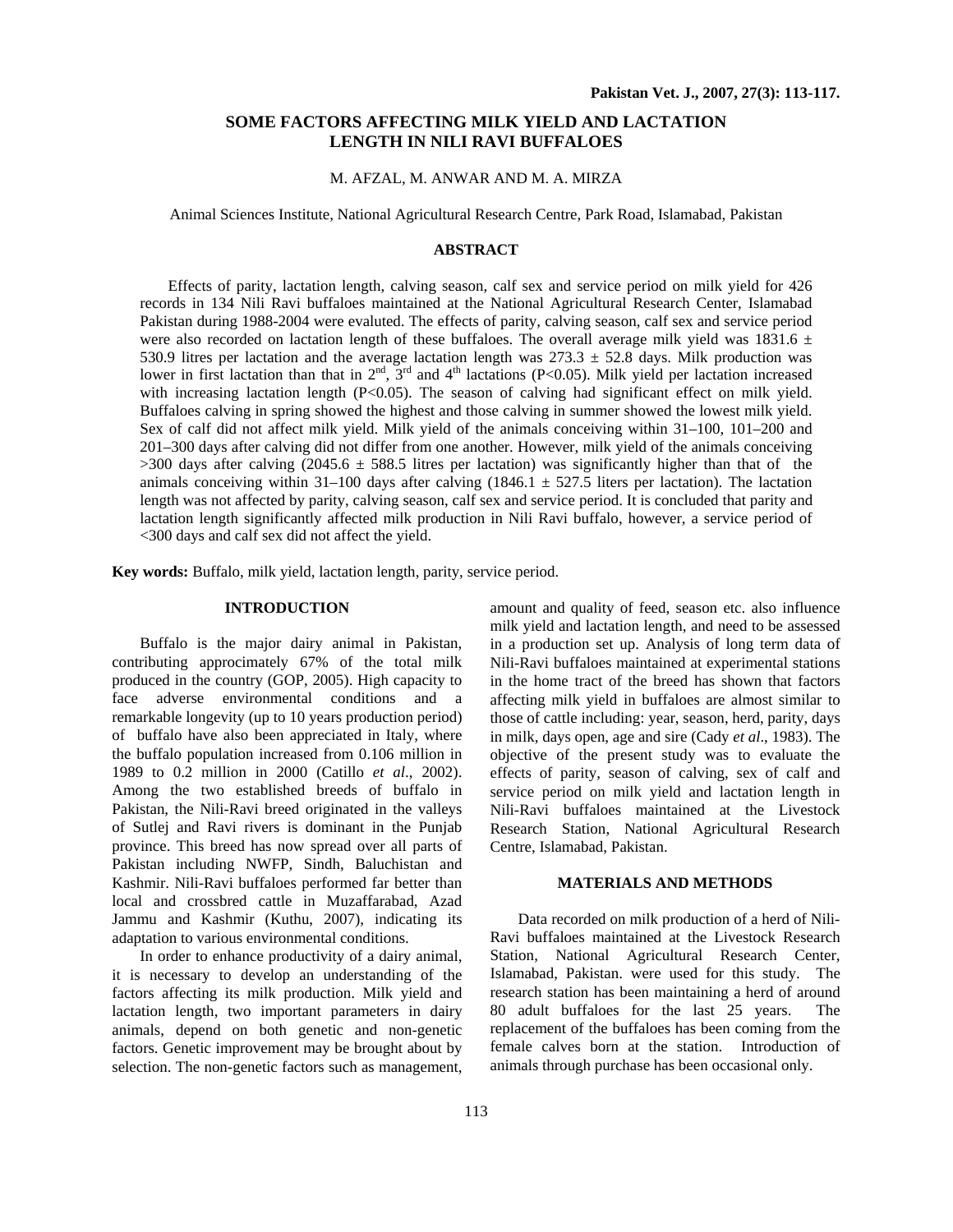#### **Feeding and management**

At this experiment station, seasonal green fodder i.e. oats (November to April), maize (May, June), millet and sorghum (July, August) and Mott grass (September, October) are fed to buffaloes *ad libitum* during the year. A concentrate mixture is offered to milking herd only once a day @ 2 kg per buffalo round the year. The mixture comprises of sunflower meal, cottonseed cakes, wheat bran, rice polish, DCP and rock salt. In addition, animals are grazed for 4 hours daily on natural grasses. The feeding remained uniform over the last many years, so the feeding practices were not taken as a variable in the present analysis. The herd is de-wormed thrice a year with a broad spectrum anthelmintic. Animals are vaccinated against Foot and Mouth disease, Haemorrhagic Septicemia and Black Quarter disease every year and are given bath against ecto-parasites on monthly basis. Buffaloes have been bred by natural service for the last many years. Breeding dates, calving dates and sex of calf born are recorded precisely. Animals are hand milked twice daily at 12 hour interval. Individual milk production is recorded fortnightly. Calves are weaned at the age of 4 months.

### **Data recording and statistical analysis**

Records of buffaloes which calved normally during 1988-2004 were used in the analysis. The records with less than 181 days of lactation were not included in the study. These short records were due to calf mortality, disease or culling of animals. Data on 508 lactationrecords were available for 141 buffaloes over a period of 16 years (1988-2004). Out of these, 82 (16.14%) lactations were less than 181 days, so they were not included in the analysis. A total of 426 lactation records were used for analysis from 134 buffaloes.

Information on date of birth, calving dates and calf sex, lactation number, milk yield per lactation and lactation length for each animal was taken. Effect of lactation number, lactation length, season of calving, calf sex and service period was studied on milk yield

per lactation. Similarly, effect of lactation number, season of calving, calf sex and service period on lactation length was also studied. The lactation length of buffaloes was classified into 7 groups viz. 182 – 210 days (group 1),  $211 - 240$  days (group 2),  $241 - 270$ days (group 3), 271 – 300 days (group 4), 301 – 330 days (group 5),  $331 - 360$  days (group 6) and  $361 - 450$ days (group 7). The service period of buffaloes was split into four categories i.e.  $30 - 100$  days (group 1),  $101 - 200$  days (group 2),  $201 - 300$  days (group 3), and  $>$  300 days (group 4). The year was divided into four seasons i.e. autumn (August, September, October), winter (November, December, January), spring (February, March, April) and summer (May, June, July).

Analysis was done by general linear model (GLM) technique, using Minitab statistical computer package (Release 12.22, 1998). Tukey's test was used to find out difference between means. Correlation coefficient was also calculated between lactation length and milk yield.

#### **RESULTS**

The overall average milk yield was  $1831.6 \pm 530.9$ liters per lactation (range, 798–3962 liters) with an average lactation length of  $273.3 \pm 52.8$  days (range, 182–447 days). Average age at first conception calculated from 106 records was  $1092.3 \pm 196.8$  days (range, 646–1588 days). The service period computed from 311 records was  $166.4 \pm 119.0$  days (range, 31– 676 days).

#### **Effect of parity on milk yield**

The data of milk yield during different lactations are presented in Table 1. The milk production was significantly lower in the first lactation than the yield in the  $2<sup>nd</sup>$ ,  $3<sup>rd</sup>$  and  $4<sup>th</sup>$  lactation (P<0.05). However, the yield of first lactation was not different from that of  $5<sup>th</sup>$ ,  $6<sup>th</sup>$  and  $7<sup>th</sup>$  lactation. Similarly, the milk yield did not differ among second to seventh lactations.

**Table 1: Milk yield and lactation length of Nili-Ravi buffaloes in different lactations** 

| Table 1. Milk yield and factation length of tym-Kayl buildioes in different factations |               |                  |                                   |               |  |
|----------------------------------------------------------------------------------------|---------------|------------------|-----------------------------------|---------------|--|
| <b>Lactation</b>                                                                       | <b>Number</b> | Lactation        | Milk vield per lactation (litres) |               |  |
| number                                                                                 | of cases      | length (days)    | $Mean \pm SD$                     | <b>Range</b>  |  |
|                                                                                        | 112           | $278.2 \pm 57.2$ | $1624.0 \pm 471.0^a$              | $832 - 2877$  |  |
|                                                                                        | 109           | $270.3 \pm 55.9$ | $1921.5 \pm 567.9^b$              | $798 - 3962$  |  |
| 3                                                                                      | 83            | $274.0 \pm 51.4$ | $1891.7 \pm 533.0^b$              | $1058 - 3155$ |  |
| 4                                                                                      | 51            | $273.8 \pm 51.5$ | $1998.8 \pm 585.6^b$              | $877 - 3841$  |  |
|                                                                                        | 35            | $265.5 \pm 40.2$ | $1868.3 \pm 414.0^{ab}$           | $1205 - 2617$ |  |
| 6                                                                                      | 21            | $274.6 \pm 50.5$ | $1894.9 \pm 434.5^{ab}$           | $1200 - 3142$ |  |
| $7+$                                                                                   | 15            | $266.9 \pm 41.3$ | $1654.0 \pm 395.0^{\text{ab}}$    | $964 - 2555$  |  |
| Total                                                                                  | 426           | $273.3 \pm 52.8$ | $1831.6 \pm 530.9$                | $798 - 3962$  |  |

Means with different superscripts in the same column differ significantly  $(P<0.05)$ .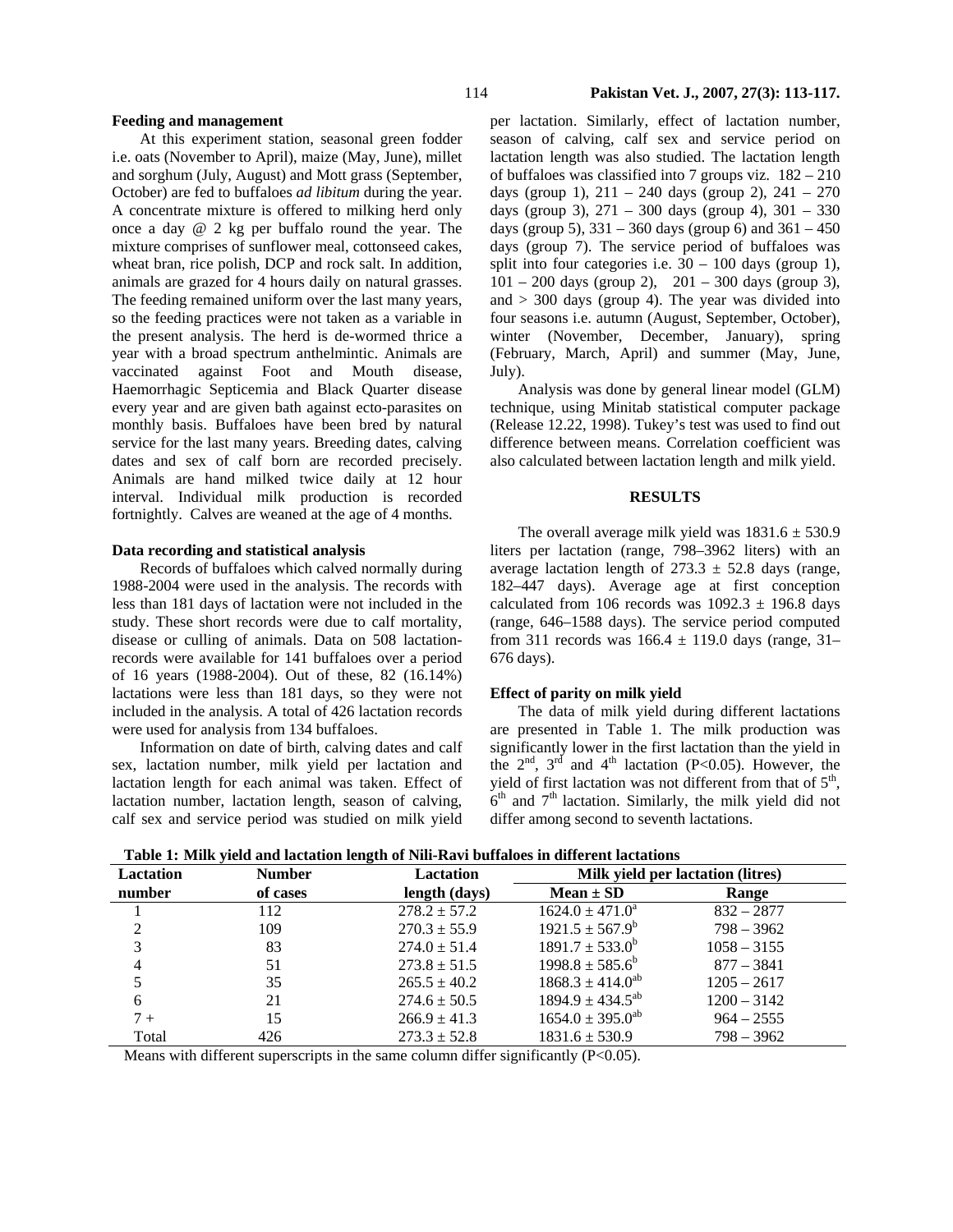# **Effect of lactation length on milk yield**

The data of milk yield for different lactation lengths are presented in Table 2. The milk production increased with increasing lactation length. It was the lowest in the lactations of less than 240 days and the highest in lactation lengths of  $>361$  days (P<0.05). A significant positive correlation was recorded between lactation length and milk yield  $(r=0.623, P<0.05)$ .

**Table 2: Effect of lactation length on milk yield of Nili-Ravi buffaloes** 

| Lactation     | <b>Number</b> | Milk yield per lactation (litres) |               |  |
|---------------|---------------|-----------------------------------|---------------|--|
| length (days) | of cases      | $Mean \pm SD$                     | Range         |  |
| $182 - 210$   | 46            | $1325.0 + 301.2a$                 | $798 - 2065$  |  |
| $211 - 240$   | 76            | $1528.6 + 306.2^a$                | $877 - 2455$  |  |
| $241 - 270$   | 106           | $1745.0 + 393.2^b$                | $893 - 2671$  |  |
| $271 - 300$   | 83            | $1910.3 + 404.6^{\rm bc}$         | $964 - 2785$  |  |
| $301 - 330$   | 60            | $2162.0 + 513.1^d$                | $1078 - 3577$ |  |
| $331 - 360$   | 26            | $2093.3 + 506.3^{\text{cd}}$      | $1308 - 2899$ |  |
| $361 - 447$   | 29            | $2581.0 + 596.0^e$                | $1267 - 3962$ |  |

Means with different superscripts in the same column differ significantly  $(P<0.05)$ .

# **Effect of calving season on milk yield**

The season of calving had a significant effect (P<0.05) on milk yield of buffaloes (Table 3). Animals calving in spring showed the highest and those calving in summer showed the lowest milk yield. The milk yield did not differ between the autumn, winter and summer calvers.

## **Effect of calf sex on milk yield**

Out of 417 calvings, 48% buffaloes gave birth to female calves and 52% animals gave birth to male calves. The milk yield of buffaloes giving birth to male  $(1816.8 \pm 526.7)$  liters per lactation) or female  $(1847.7 \pm 124)$  533.5 liters per lactation) calves did not differ significantly.

# **Effect of service period on milk yield**

The milk yield and lactation length of animals conceiving after different time intervals post-partum is given in Table 4. Milk yield of the animals conceiving within 300 days after calving did not differ from each other. However, milk yield of the animals conceiving >300 days after calving was significantly higher than the animals conceiving within 31–100 days after calving. The milk yield did not differ among animals conceiving 101–200, 201-300 and >300 days after calving. Lactation length of these four groups did not differ from each other.

#### **Lactation length**

The overall lactation length of 426 records of buffaloes analyzed was  $273.3 \pm 52.8$  days with a range of 182 to 447 days. The lactation length was not affected by parity (Table 1), calving season (Table 3), service period (Table 4) and calf sex.

#### **DISCUSSION**

The average milk yield per lactation in Nili-Ravi buffaloes during the period from 1988 to 2004 was recorded as  $1831.6 \pm 530.9$  liters per lactation for an average lactation length of  $273.3 \pm 52.8$  days. This value is in close agreement to the finding of Cady *et al*. (1983; 1811 kg) and Khan and Chaudhry (2000; 1984 kg) for Nili-Ravi buffaloes. Higher yield than that noted in the present study has been reported by Chaudhry (1992). Better feeding and longer lactation might be possible reasons for this difference. Chaudhry (1992)

**Table 3: Effect of calving season on lactation length and milk yiled of Nili-Ravi buffaloes** 

|                       | Number of | Lactation      | Milk yield per lactation (litres) |               |  |
|-----------------------|-----------|----------------|-----------------------------------|---------------|--|
| <b>Calving season</b> | calvings  | length (days)  | $Mean \pm SD$                     | Range         |  |
| Autumn                | 183       | $274.4 + 53.6$ | $1831.6 + 538.6a$                 | $798 - 3962$  |  |
| Winter                | 85        | $282.8 + 47.7$ | $1912.6 + 472.1ab$                | $893 - 3114$  |  |
| Spring                | 29        | $282.0 + 55.7$ | $2191.0 + 630.0b$                 | $1161 - 3841$ |  |
| Summer                | 129       | $263.7 + 53.2$ | $1697.5 + 486.9a$                 | $832 - 3577$  |  |
|                       |           |                |                                   |               |  |

Means with different superscripts in the same column differ significantly  $(P<0.05)$ .

|  | Table 4: Effect of service period on milk yield and lactation length of Nili-Ravi buffaloes |
|--|---------------------------------------------------------------------------------------------|
|  |                                                                                             |

| <b>Service period</b> | Number of | <b>Lactation</b> | Milk yield per lactation (litres) |               |
|-----------------------|-----------|------------------|-----------------------------------|---------------|
| (days)                | cases     | length (days)    | $Mean \pm SD$                     | Range         |
| $31 - 100$            | 125       | $269.5 + 49.0$   | $1846.1 \pm 527.5^{\circ}$        | $1005 - 3962$ |
| $101 - 200$           | 99        | $269.2 + 46.0$   | $1858.7 + 485.0^{ab}$             | $798 - 3155$  |
| $201 - 300$           | 33        | $280.5 \pm 56.4$ | $2017.5 \pm 546.6^{\text{ab}}$    | $993 - 3127$  |
| $301 - 676$           | 54        | $273.9 + 56.3$   | $2045.6 + 588.5^b$                | $877 - 3466$  |

Means with different superscripts in the same column differ significantly  $(P<0.05)$ .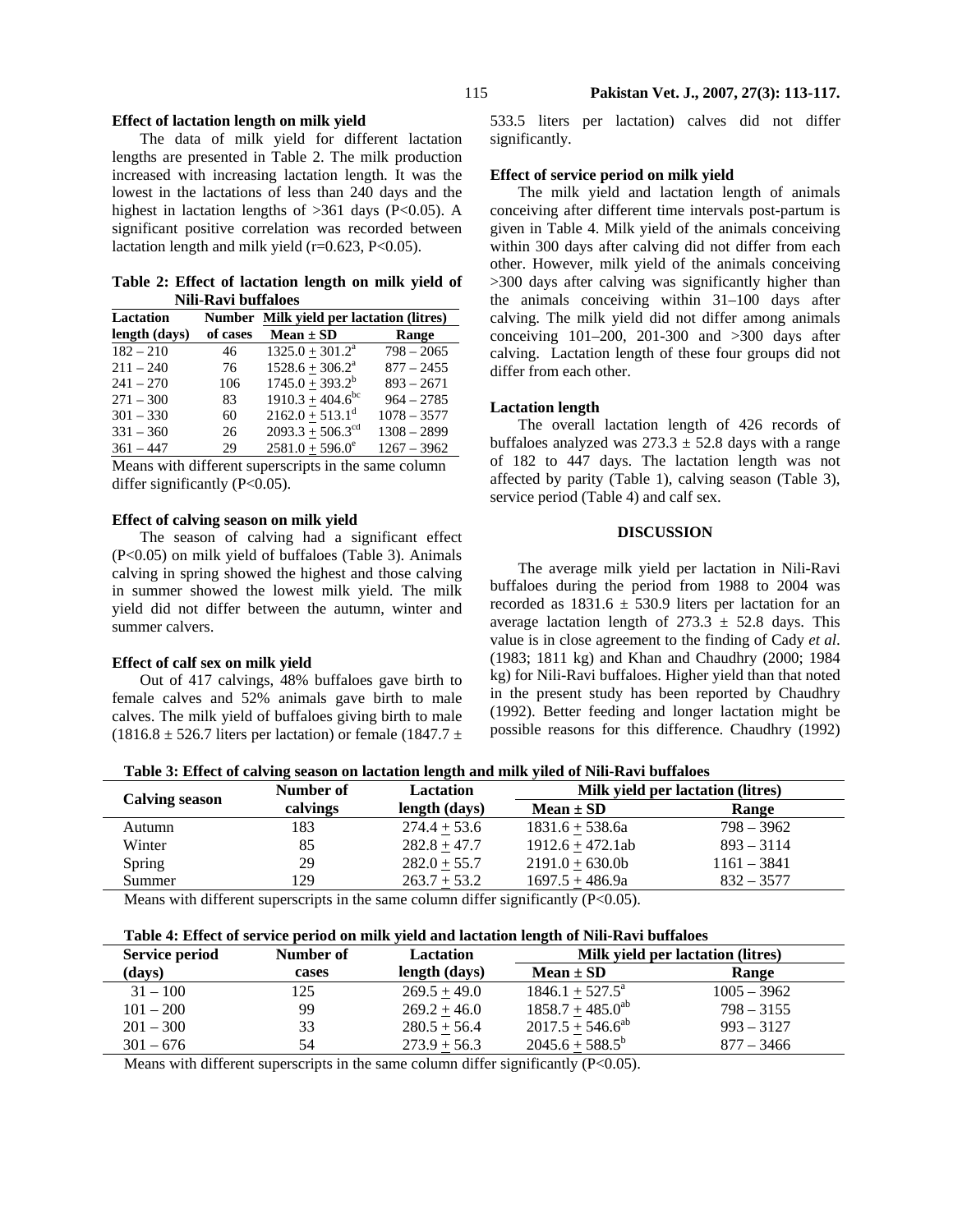Milk yield was lower in buffaloes in the first lactation than the yield in the  $2<sup>nd</sup>$ ,  $3<sup>rd</sup>$  and  $4<sup>th</sup>$  lactations. It did not differ between second to seventh lactations. According to Cady *et al*. (1983), in Nili-Ravi buffaloes, the milk yield was lowest in the  $1<sup>st</sup>$  lactation and was not different between  $2<sup>nd</sup>$  to  $5<sup>th</sup>$  lactation. According to the present study, the average age at first conception in buffaloes was  $1092.3 \pm 196.8$  days. The animals, however, continued to grow and at the time of first lactation the full production potential was not depicted.

The decline in milk yield has been reported after  $4<sup>th</sup>$ lactation in buffaloes (Ahmad and Shafiq, 2002). However, in the present study, milk yield did not differ between  $2<sup>nd</sup>$  to  $7<sup>th</sup>$  lactation. The reason may be that only high milk yielders were retained for 5 plus lactations. Thirty one per cent animals were retained by 5<sup>th</sup> lactation in the present study. Almost a similar percentage of buffaloes (35%) reached 5<sup>th</sup> lactation in a study at Bahadurnagar, Okara (Chaudhry, 1992). Parity has also been shown to affect milk yield per lactation in Sahiwal cattle (Tahir *et al*., 1989; Bajwa *et al*., 2004)

The lactation milk yield increased with increasing lactation length in the present study. A strong correlation has been noted between lactation length and milk yield in buffalo and cattle (Khan, 1997; Dahlin *et al*., 1998). The longer the lactation length, higher the lactation yield. However, total life time yield in such animals will be substantially less comparing with animals with normal lactation length and calving interval. Khan and Chaudhry (2000) observed that the overall relationship between lactation length and milk yield was quite linear in Nili-Ravi buffaloes except for animals with shorter lactation length. Ahmad and Shafiq (2002) also observed that the regression coefficient of lactation length on milk yield was highly significant. A lactation length of 305 days is considered a standard or ideal one. Improved management, feeding and selection can play important role in achieving this goal (305-day lactation length) in buffaloes.

The animals calving in spring showed the highest and those calving in summer showed the lowest milk yield. The reason may be that abundant maize fodder is available to spring calvers during summer in the rainfed area of Islamabad. However, the summer calvers face stressful hot and humid rainy weather shortly after calving. Chaudhry (1992) also recorded highest milk yield in spring calving (2151 kg) and lowest in autumn calving buffaloes (1960 kg). Ahmad and Shafiq (2002) noted that the maximum and minimum milk production was in winter (2400 kg) and dry hot season (2237 kg). However Raheja et al. (1983), Dutt and Yadav (1986) and Ghaffar *et al.* (1991) reported a non-significant effect of season of calving on milk production in Nili-Ravi and Murrah buffaloes. Season can affect milk production in two ways. First, a deficiency of fodder in a particular season, and secondly, seasonal stress due to extreme temperatures and humidity may suppress production at the peak of lactation curve. Conflicting reports on effect of season on milk production indicate that these stress factors may be overcome through better feeding and management.

The milk yield of buffaloes giving birth to male or female calves did not differ in the present study. Basu and Tomar (1981) also observed no influence of calf sex on lactation length and lactation yield in Murrah buffaloes. The male calves are heavier than female calves in Nili-Ravi buffaloes (37 vs 35 kg; Anonymous, 1994) but this factor did not affect milk production. However, Chaudhry (1992) reported that the Nili-Ravi buffaloes giving birth to male calves yielded higher milk per lactation compared to animals giving birth to female calves ((2078 vs 1985 liters per lactation) due to a longer post partum oestrous interval in buffaloes giving birth to male calves.

The milk yield did not differ among animals conceiving within 300 days post partum in the present study. So it may be presumed that early conception did not affect milk production in Nili-Ravi buffaloes. The milk yield was higher in buffaloes conceiving >300 days after calving than animals conceiving with in 100 days after calving but a longer service period is not considered economical (Din and Ahmad 1987). Studies in cows show that although pregnancy related reduction in yields of milk occurred after mid gestation, overall effects of pregnancy on milk production were small (Roche, 2003). The buffalo farmers are usually reluctant to get their buffaloes conceived during first six months of lactation. They believe that it reduces milk production of the animal. A thorough investigation is recommended using data sets from other experimental farms and/or planned studies to clarify the point.

The lactation length did not differ among buffaloes of different parities in the present study. Most of the studies in buffalo have shown a significant effect of parity on lactation length. The difference may be due to a different production set up and different managemental conditions. Cady *et al*. (1983) reported that lactation length decreased with increase in parity in Nili-Ravi buffaloes. Chaudhry (1992) observed the maximum and minimum lactation lengths of 310 and 284 days in the first and sixth lactations, respectively. Khan and Chaudhry (2000) noted that the lactation length was highest (280 days) for the first parity in Nili-Ravi buffaloes. The present study showed no effect of